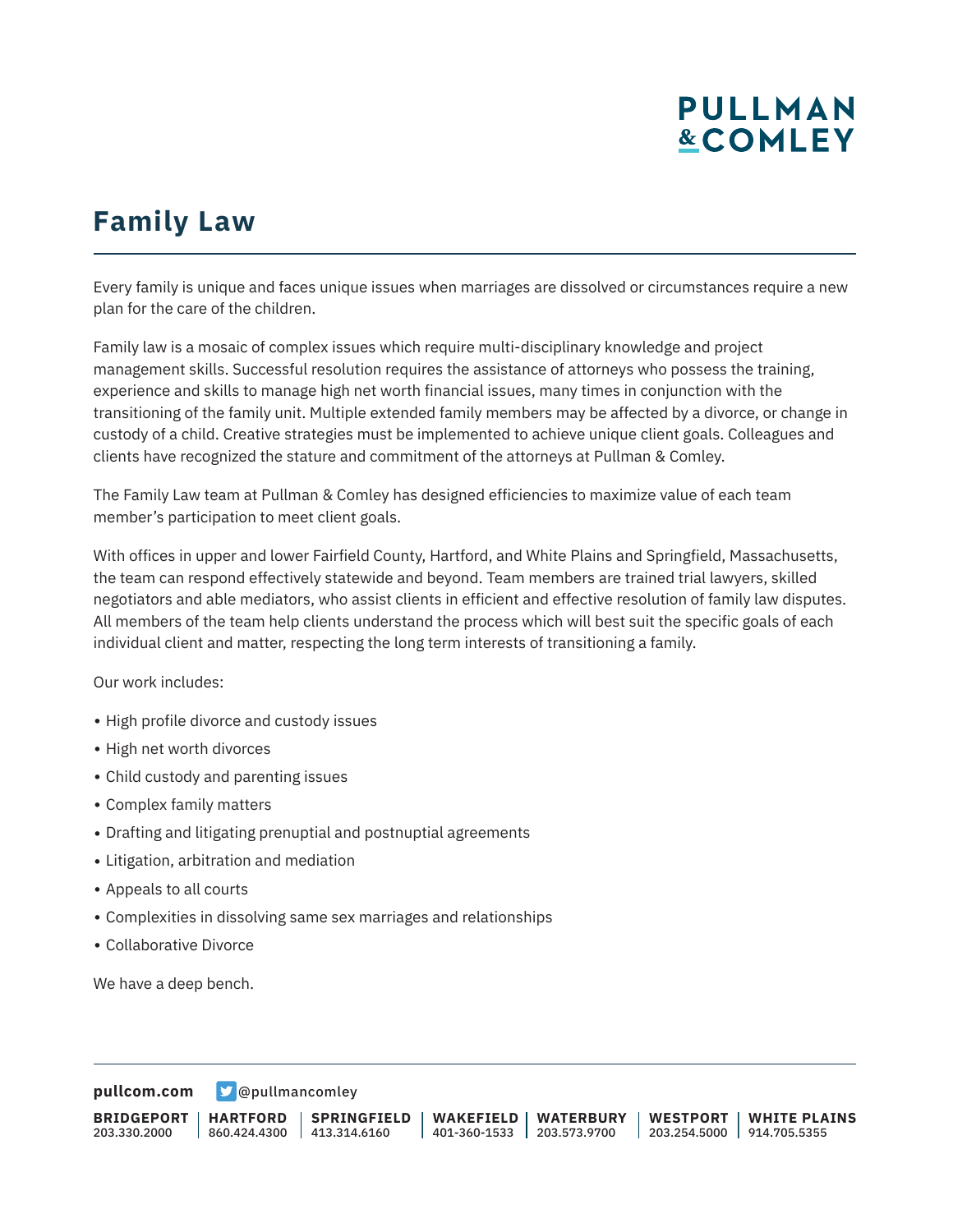# **PULLMAN &COMLEY**

#### Family Law

Our team is set apart by the counsel and experience of two retired judges, **Retired Appellate Court Judge Anne C. Dranginis** and **Retired Superior Court Judge Lynda B. Munro**, both of whom served as the Chief Administrative Judge for family matters in the State during their respective tenure on the bench. Here, in private practice, they give Pullman a singular edge with their incredible knowledge and understanding of Connecticut Family Law.

**Judge Anne Dranginis** brings her 45 years of experience in litigation and as a judge of the trial court and the appellate court to consult on strategic goals, efficiently litigate when necessary, and provide mediation/ arbitration services which fit a particular case.

**Judge Lynda Munro**, who had a 20-year career on the Connecticut bench, regularly consults on trial strategy, an invaluable tool for our team.

Our Family Law Practice Group is led by Attorney **Campbell Barrett** who is the Past President of the Connecticut Chapter of the American Academy of Matrimonial Lawyers. He tries cases across the state and has successfully argued significant family law cases of first impression in Connecticut's Supreme and Appellate Courts.

Attorney Livia DeFilippis Barndollar is a nationally recognized and accomplished divorce attorney, handling the most complex and high net worth cases. Her representation is the gold standard, achieving advantageous outcomes for clients at trial and through settlement, built on her knowledge of the law and her keen understanding of her clients' cases and objectives.

Attorney **Jon Kukucka** is a creative advocate who likes a challenge. He is the lawyer you want in your corner when settlement isn't possible.

Attorney **Kelly Scott** joined us after five years at a family law boutique firm and work at Connecticut's Regional Family Trial Docket. She ably counsels clients through the court process, firmly negotiates to her client's advantage and succinctly presents and argues those matters that require judicial resolution.

Pullman & Comley's Family Law team has consistently been recognized by legal industry rankings, including Best Lawyers, Super Lawyers, Super Lawyers "Rising Stars," Connecticut Law Tribune's "New Leaders in the Law" and "Best Family Law Group", and the American Institute of Family Law Attorneys "Connecticut's Ten Best." These honors serve as recognition of the diligent and scholarly work that the group does on behalf of its clients.

The Pullman & Comley Family Law team is selected by clients throughout the state because of our attorneys' mastery of the complexity of property distribution and asset valuation. We frequently represent high net worth individuals in high profile litigated matters as well as those in which clients seek privacy, discretion and anonymity. The Family Law practice has significant experience in handling these matters as they arise in the